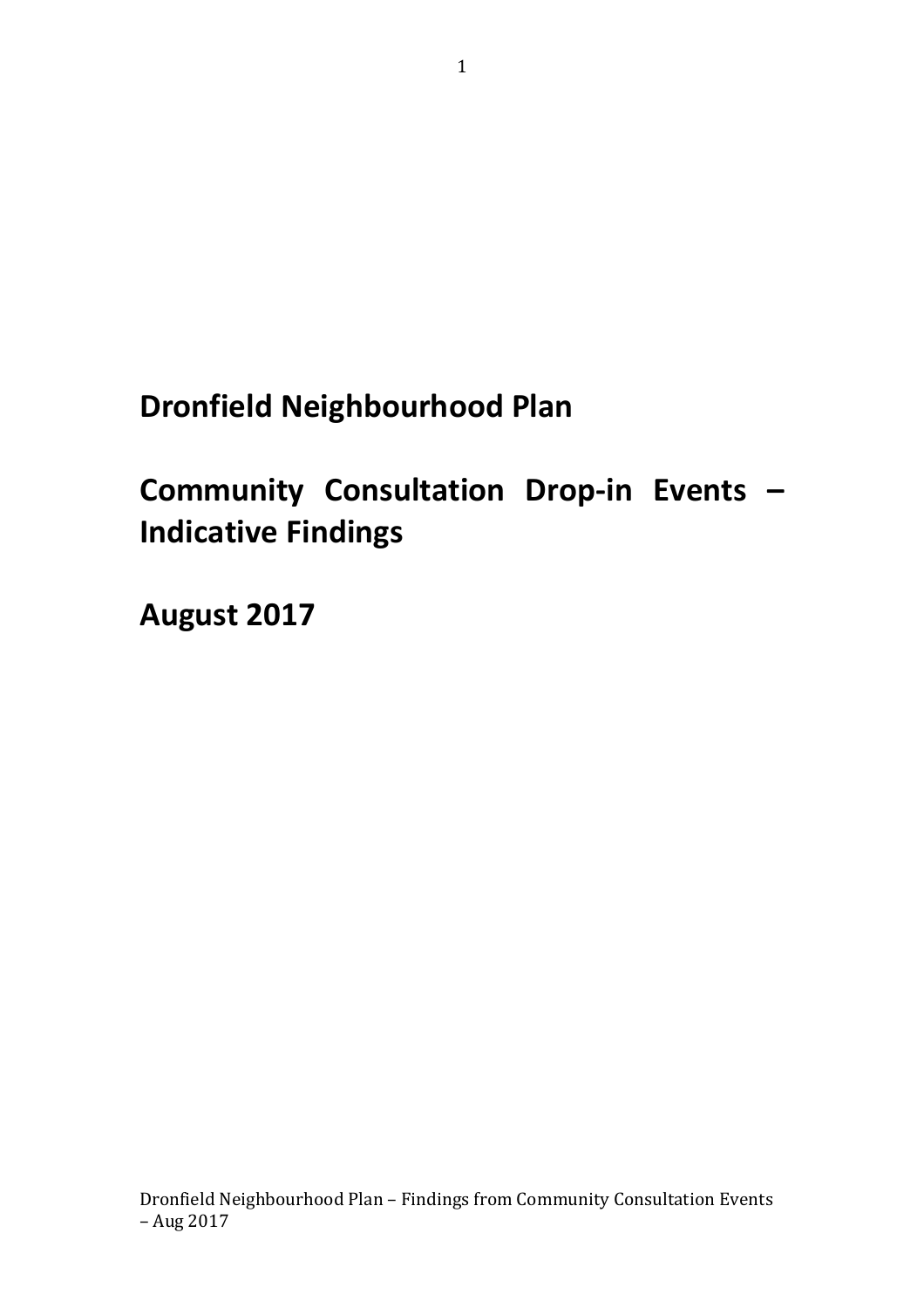## **Introduction to Dronfield**

**Dronfield** is a large parish in [North East Derbyshire](https://en.wikipedia.org/wiki/North_East_Derbyshire) in the north midlands region of [England.](https://en.wikipedia.org/wiki/England) It comprises the three communities of Dronfield, [Dronfield Woodhouse](https://en.wikipedia.org/wiki/Dronfield_Woodhouse) and [Coal Aston](https://en.wikipedia.org/wiki/Coal_Aston) interspersed with large areas of open countryside. It is sited in the valley of the small [River Drone,](https://en.wikipedia.org/wiki/River_Drone) and lies between the town of [Chesterfield](https://en.wikipedia.org/wiki/Chesterfield) and the city of [Sheffield.](https://en.wikipedia.org/wiki/Sheffield)

Dronfield covers an area of 3,457 acres (13.99 km<sup>2</sup>) and has as neighbours the villages and [hamlets](https://en.wikipedia.org/wiki/Hamlet_(place)) of Unstone, [Holmesfield,](https://en.wikipedia.org/wiki/Holmesfield) [Barlow,](https://en.wikipedia.org/wiki/Barlow,_Derbyshire) [Apperknowle,](https://en.wikipedia.org/wiki/Apperknowle) Hundall, Marsh Lane and [Eckington.](https://en.wikipedia.org/wiki/Eckington,_Derbyshire)

In the [2011 census,](https://en.wikipedia.org/wiki/United_Kingdom_Census_2011) Dronfield Parish had 9,388 dwellings and a population of 21,261, of whom 10,333 were male and 10,928 female. 25.1% of the population were aged 65 or over (compared to 16.4% for England as a whole), and 16.1% were under the age of 16 (18.9% for England).

#### **The Survey**

The Dronfield Town Council carried out four community consultation drop-in events to assist in the preparation of the Dronfield Town Neighbourhood Plan and North East Derbyshire Local Plan. The Town Council is keen to engage with the community, and the survey was conducted during March 2017.

A series of questionnaires were produced on a number of key topics:

- Green Belt & Open Spaces
- Community
- Heritage
- Economy
- Housing
- Transport

All the questions relating to the above topics were open-ended, asking for people's comments. In answer to some of the questionsrespondents gave multiple responses. The following sets out the key findings from three of the four consultation findings.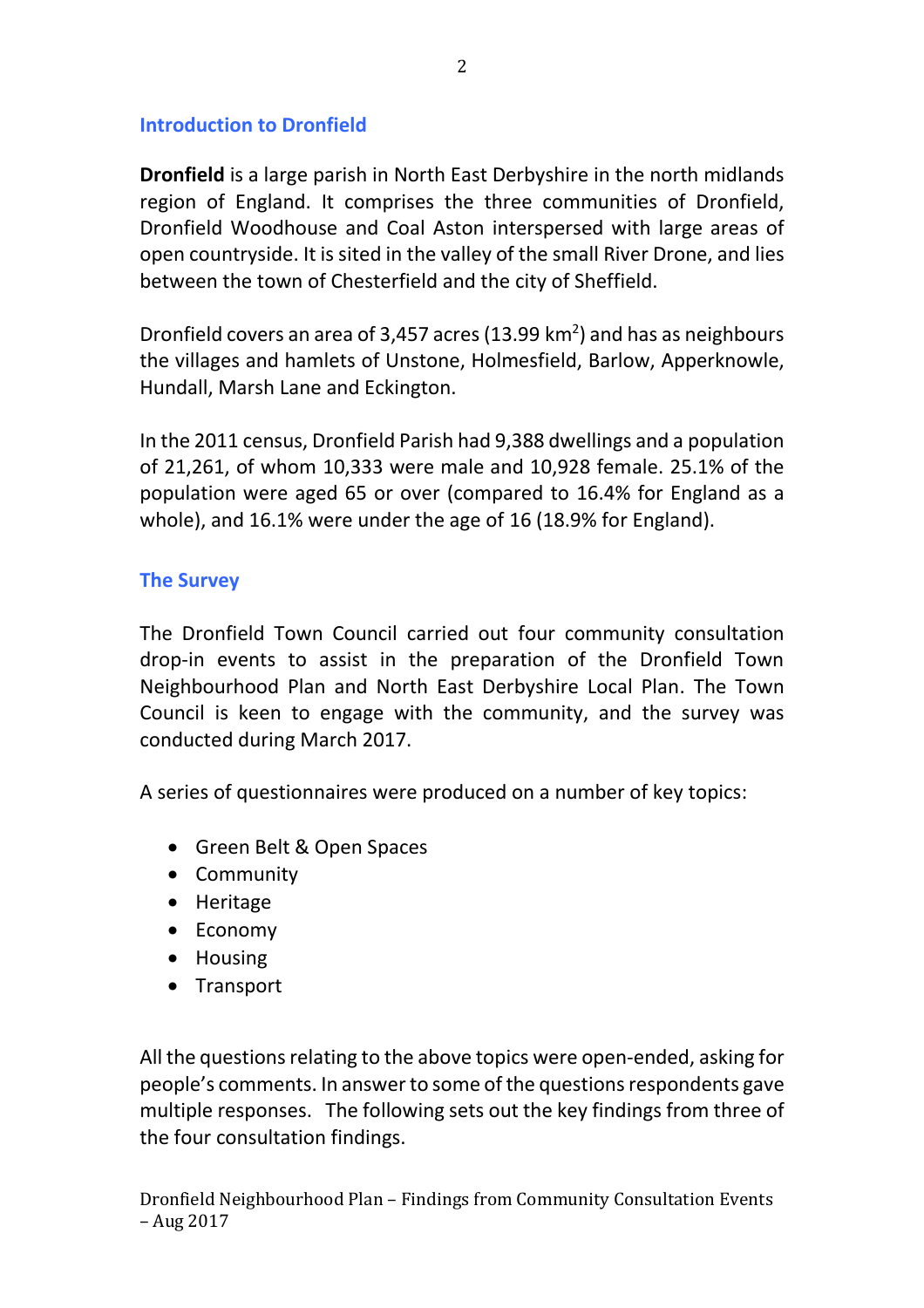### **THEME 1: GREEN BELT & OPEN SPACE**

**"Dronfield is surrounded by a protected Green Belt. The purpose of the Green Belt is:**

- **to check the unrestricted sprawl of large built-up areas**
- **to prevent neighbouring towns merging into one another**
- **to assist in safeguarding the countryside from encroachment**
- **to preserve the setting and special character of historic towns**
- **to assist in urban regeneration, by encouraging the recycling of derelict and other urban land**

### **Question 1: Is the Green Belt important to you and why?**

The importance of the Green Belt to the residents of Dronfield was reflected by the highest number (196) of residents who took part in this section of the survey.

100% (196) of residents agreed that the Green Belt was a valuable and important feature of the town.

The following points were raised:

*Environment:* Respondents placed great emphasis on the value of the Green Belt contributing to the reduction of pollution, providing clean air and to the well-being of the town's residents.

*Supports Wildlife:* A number of residents highlighted the importance of the Green Belt for the support of wildlife sites and habitats.

*Access to the Countryside:* There was strong support from residents to protect their open access to the countryside, which is used for a variety of recreational pursuits such as walking and spotting wildlife.

*Prevents Coalescence and Urban Sprawl*: Many responses highlighted the importance of maintaining and protecting the Green Belt to act as a barrier to the future merging of urban areas and towns, preventing urban sprawl and focusing development on brownfield sites.

# *Other: Other main reasons that were given for maintaining the Green Belt included:*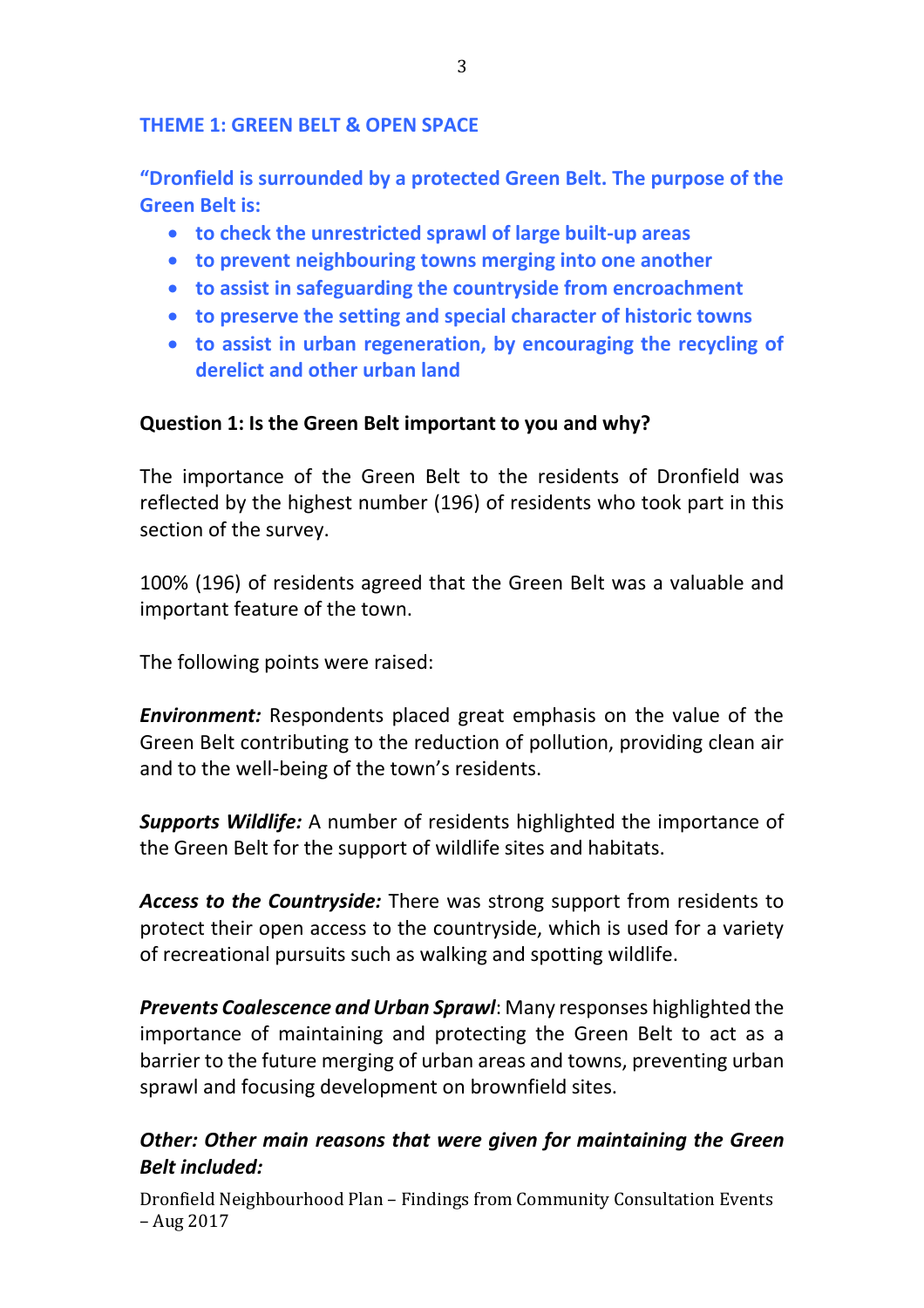- Part of our history.
- Adds to the character of the town.
- Protect for the future.
- Support farming

# **Question 2: What would you like to see happen with our Green Belt land?**

Over 811 (94%) of the 192 residents who responded to this question would like the Green Belt to remain as it is and protected for future generations.

Of the 11 remaining respondents, 8 (4%) would support minor changes to the Green Belt. 3 of the 11 respondents made general comments about the Green Belt.

### **Question 3: Are local woodlands and spaces important to you?**

All 190 (100%) residents who responded to this question felt that the local woodlands and green spaces were very important to them.

### **THEME 2: COMMUNITY**

*"When discussing community we refer to things like health care provision, education and policing as well as the opportunities which are available for all residents."*

# **Question 1: What community services would you like to see protected or enhanced in the town?**

81 residents responded to this section of the survey. A wide range of responses were received. Some of the major themes (broadly ranked in terms of importance) were:

*Health facilities:* Protecting and enhancing the provision of health facilities (doctors, dentists, chemists, clinics etc.) within the town was identified as the major issue for residents.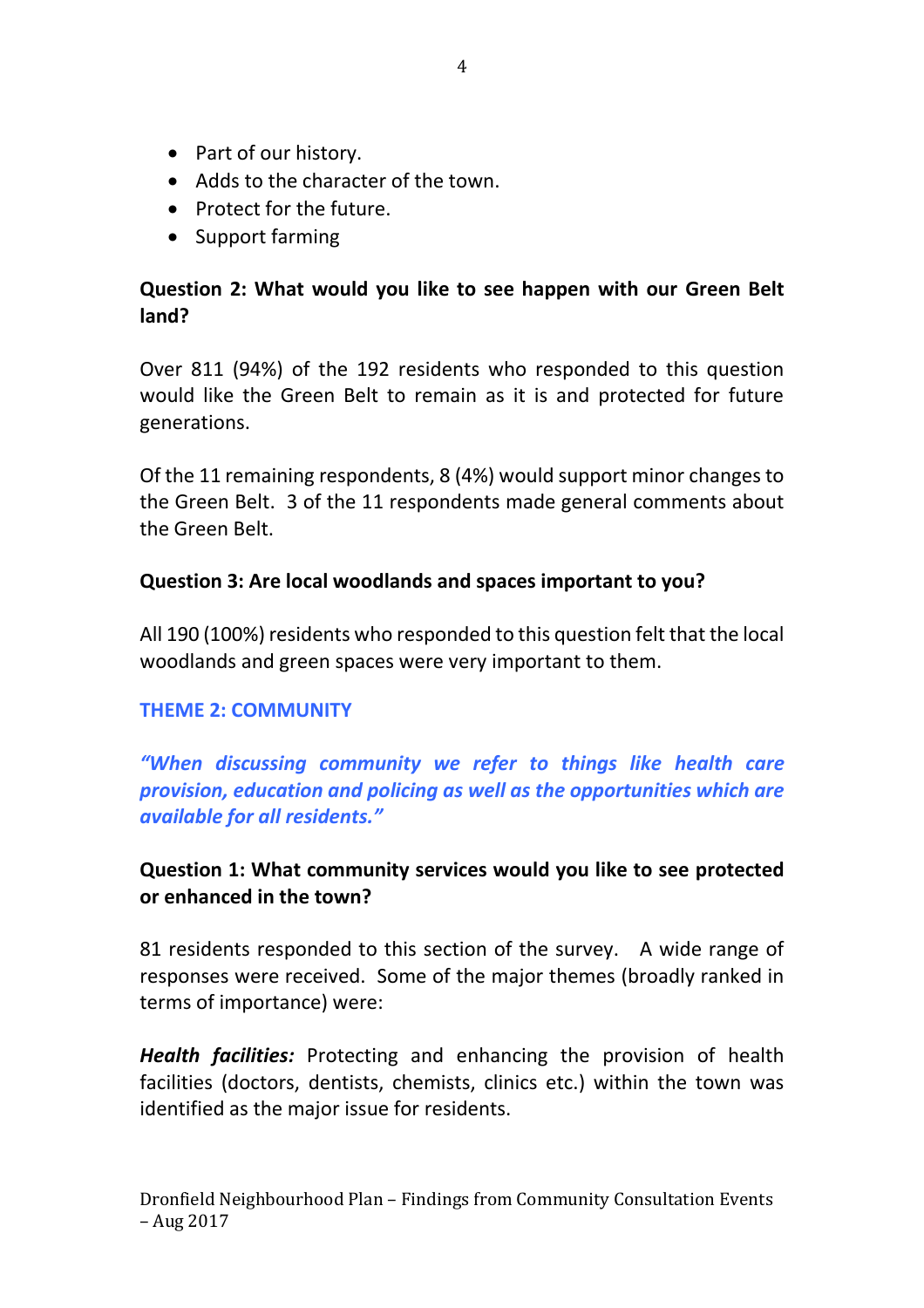*Policing:* Several respondents identified this community service as a particular area that they would like to see protected and enhanced. A few made specific reference to the planned closure of the Police Station.

*Education:* A number of residents identified schools, particularly secondary education, as an area for improvement.

Library: Residents felt very strongly that Library services were a key community service.

**Other:** A few respondents also stated the need to protect and enhance:

- Public transport.
- Leisure and sporting activities
- Parks and spaces

### **Question 2: How would you describe the town centre?**

There were mixed views on this from the 141 responses received. With a roughly 50/50% split between respondents who considered the town centre to be good or adequate (45 respondents) and those that considered it to be poor or could be improved (46 respondents).

Several respondents made general comments including the need for more shops.

That it would benefit from a better selection of shops and general improvement was specifically mentioned by a number of people. Many respondents also commented that there were too many charity shops. The lack of a Post Office was also noted by several respondents.

On the positive side, many respondents thought that it was attractive. Also, that there was a good mix of shops, restaurants and small businesses, especially for its size.

### **Question 3: What threats do you see to the community of Dronfield?**

166 responses were received to this question.

A wide range of views were received.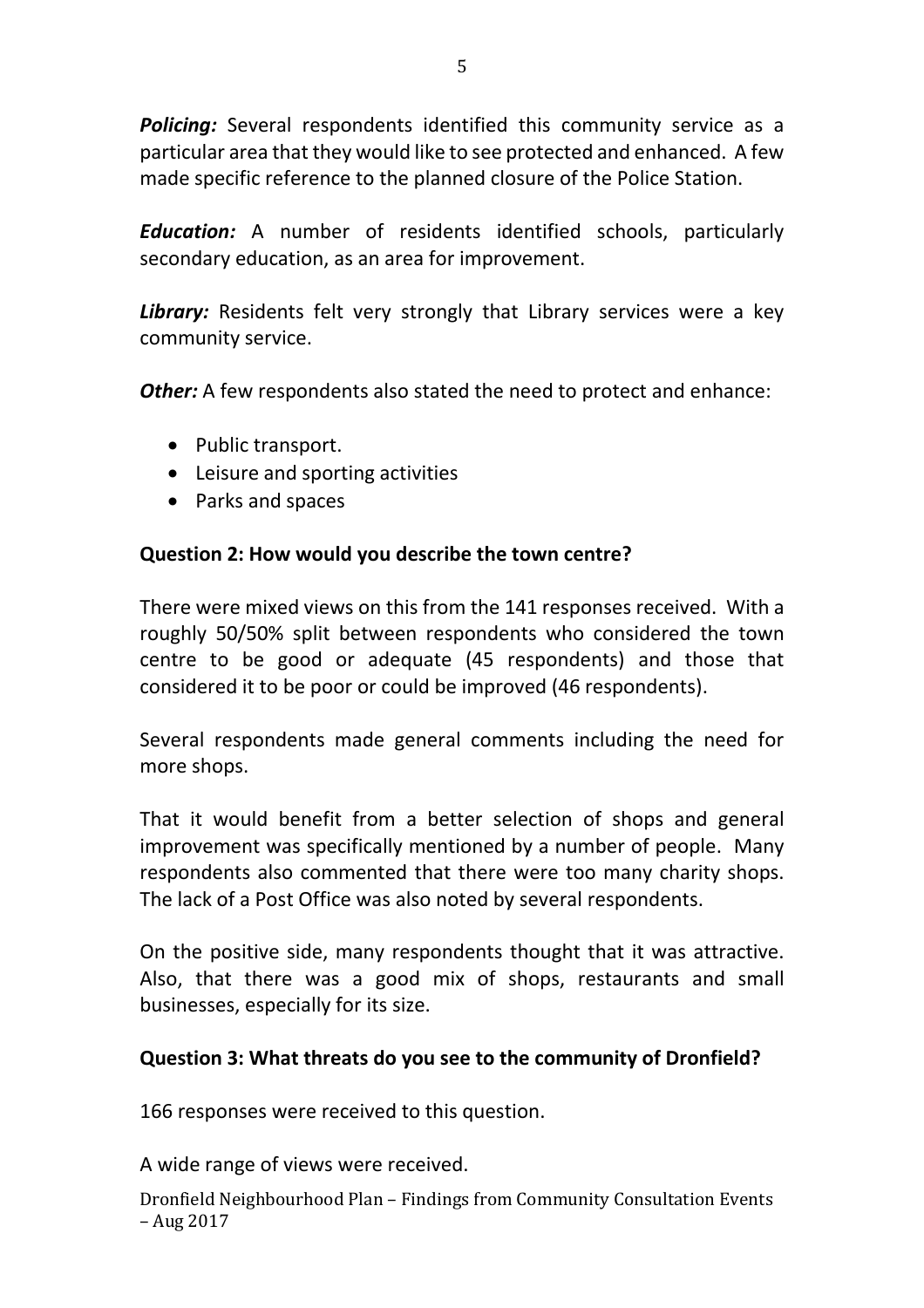**The main theme was the risk of overdevelopment and the linked issue of strain on infrastructure/services***:* Many residents believed that Dronfield was in danger of becoming overstretched/overdeveloped ("getting too large") with too many people and cars, leading to congestion and stretching of already limited services such as roads, schools and medical facilities. Several respondents considered that overdevelopment could mean that the town would lose its identity.

# **Loss of Green Belt land, wildlife and recreational land.**

## **Loss of identity.**

# **TOPIC 3: HERITAGE**

*"Dronfield has a long and rich history, with its origins traceable to before the Domesday Book. We have an array of fine buildings and structures, 42 of which are now listed nationally. Recent development has also seen historically significant buildings brought back into use as cafes, event spaces and shopping areas."*

# **Question 1: How do you feel about the heritage and historical features of Dronfield?**

All 74 residents who responded to this question expressed positive views in favour of protecting and maintaining the heritage and historical features of Dronfield. 36 of respondents stated that they made them happy and 33 proud. That these were important to the distinct character and history of Dronfield was a common theme. A number were positive about activities to date to conserve the heritage and history of Dronfield, especially in relation to 'The Barn'.

### **Question 2: What other buildings should be protected?**

About 50 residents responded to this question.

This open-ended question asked for people to identify other buildings of note that they thought ought to be protected.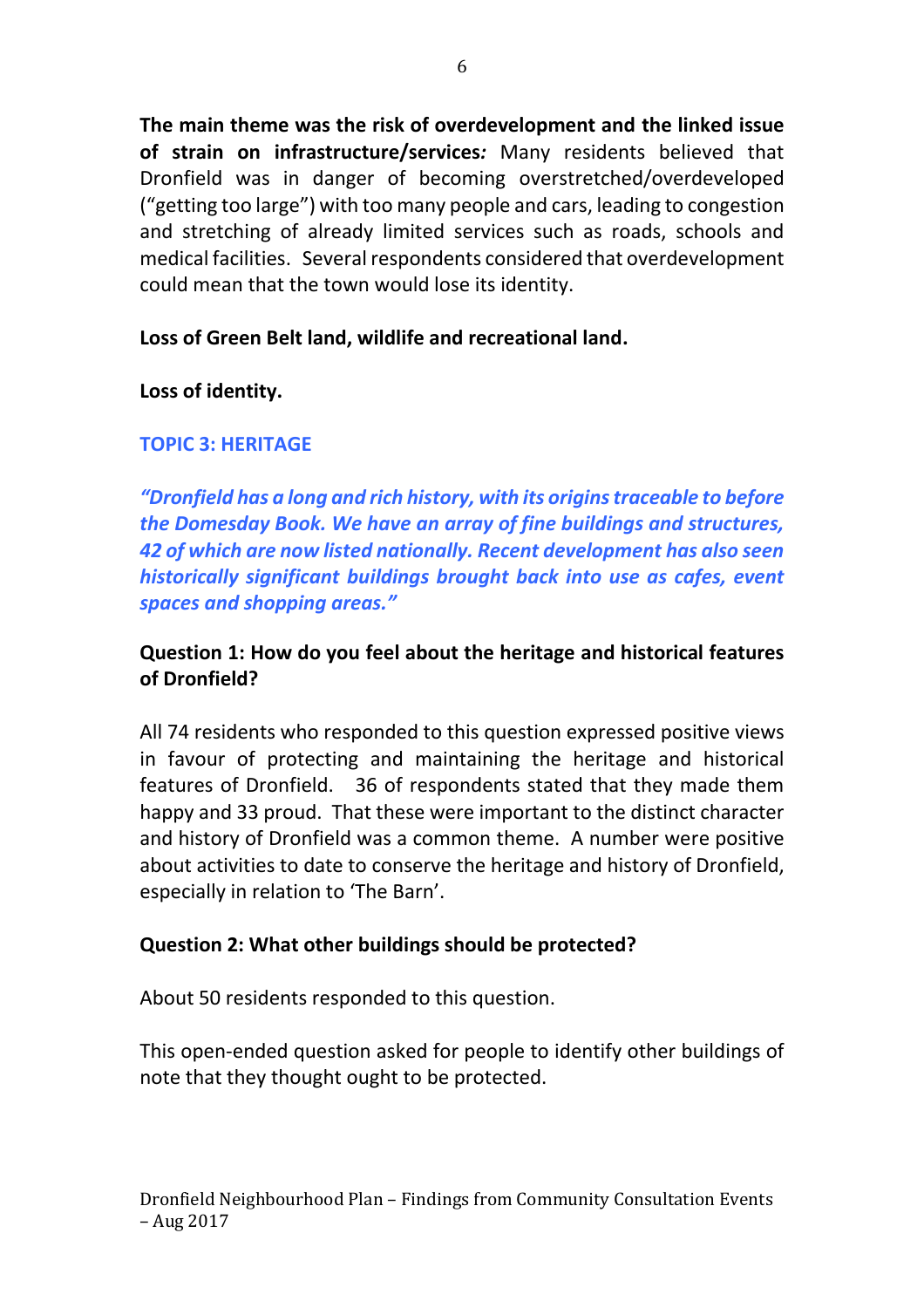While many respondents made general comments regarding protecting buildings of architectural interest, others made suggestions regarding specific buildings/locations within the town, such as:

- Buildings on Sheffield Road
- High Street Barn
- Dronfield Hallowers Golf Club house
- Library

## **Question 3: How can we make the best use of our town's heritage and identity?**

54 residents responded to this question.

There was a general view that better promotion/education may be beneficial, particularly for schoolchildren, and to make residents and visitors aware of the wonderful heritage and historical buildings that already exist within Dronfield.

A co-ordinated approach towards tourism is suggested together with identifying a central location where information on heritage, places of interest and walks in the general area can be found.

### **TOPIC 4: HOUSING**

**"Dronfield is home to over 23,000 residents and has around 10,000 houses. Most residents own their own home and we have very few properties for rent, either privately or through social rent. Most of our houses are detached or semi-detached and have 3 or more bedrooms."**

## **Question 1: Do you think more houses should be built in Dronfield, and if so where?**

123 residents responded to this question.

*No:* 77 (55%) were against any more houses being built in Dronfield.

*Yes: 60 (*43%) were in favour of more housing. However, many of those indicating yes were against large developments, particularly on Green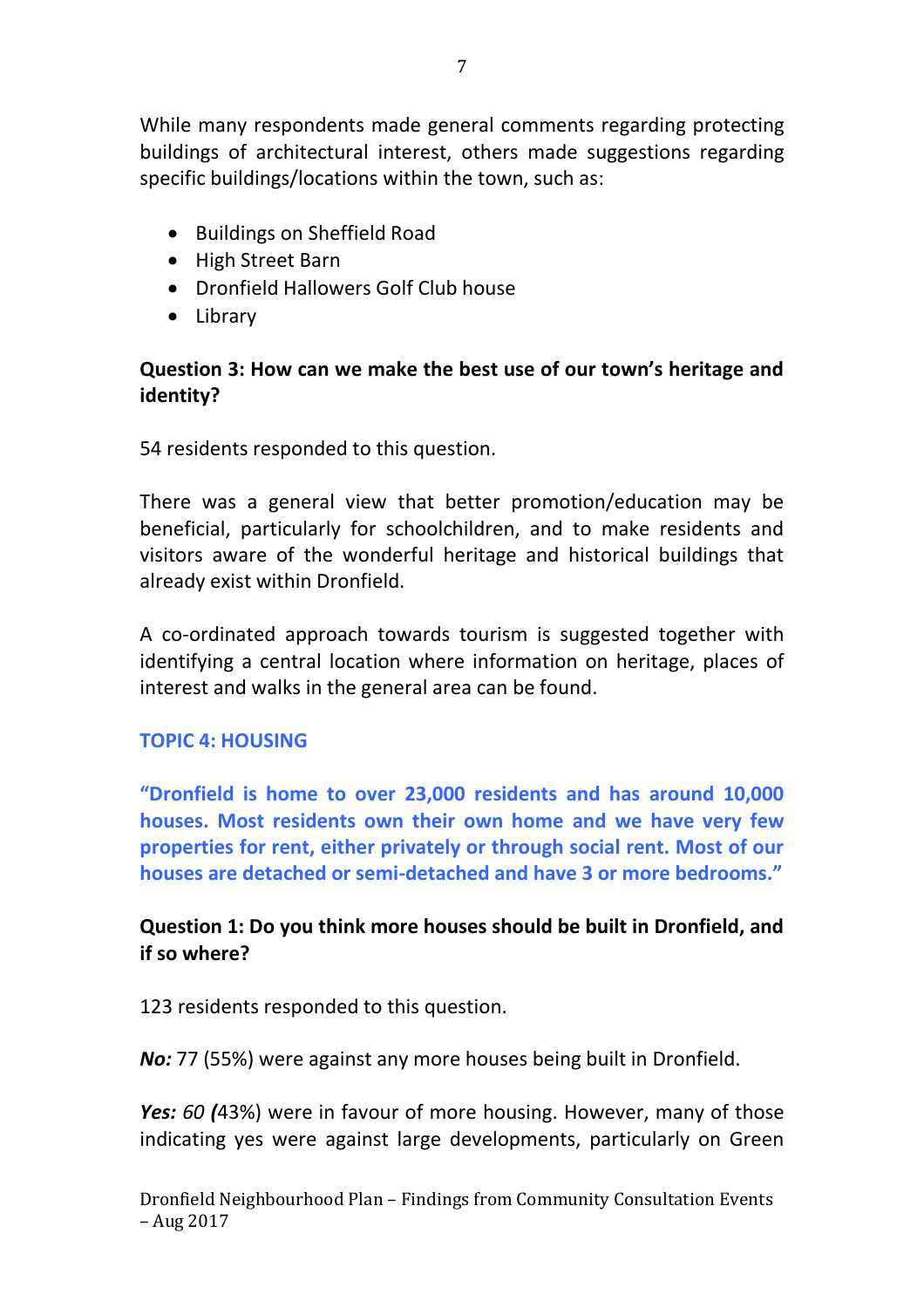Belt land, and indicated that small pockets of housing would be acceptable on brownfield/infill land.

**4** or 2**%** of respondents did not know.

*When asked about* where new houses should be built the overwhelming preference of those replying to this question was on brownfield sites.

## **Question 2: Looking at positive and negative aspects, what effect do you think more housing will have on Dronfield?**

139 residents responded to this question.

*Negative Aspects:* The vast majority made negative comments. Residents felt strongly that more housing would have a negative impact on pressure on existing services (e.g. schools and health services, 109 respondents mentioned this); congestion (65 respondents mentioned this) and the town's existing infrastructure (43 respondents mentioned this), which they felt was already under pressure. Many respondents referred to the loss of green belt land.

**Positive Aspects:** A small number of residents made some positive comments. These mainly related to the provision of housing, including affordable, that would be available to buy or rent, particularly for young, first time buyers.

### **Question 3: What type of houses should be built**?

118 residents responded to this question. A wide range of views were expressed, some of the main themes were:

**Affordable houses:** especially for younger and first-time buyers figured most strongly in the responses.

Other types that featured strongly in the responses were:

**Social rented housing.**

**A mix of housing types.**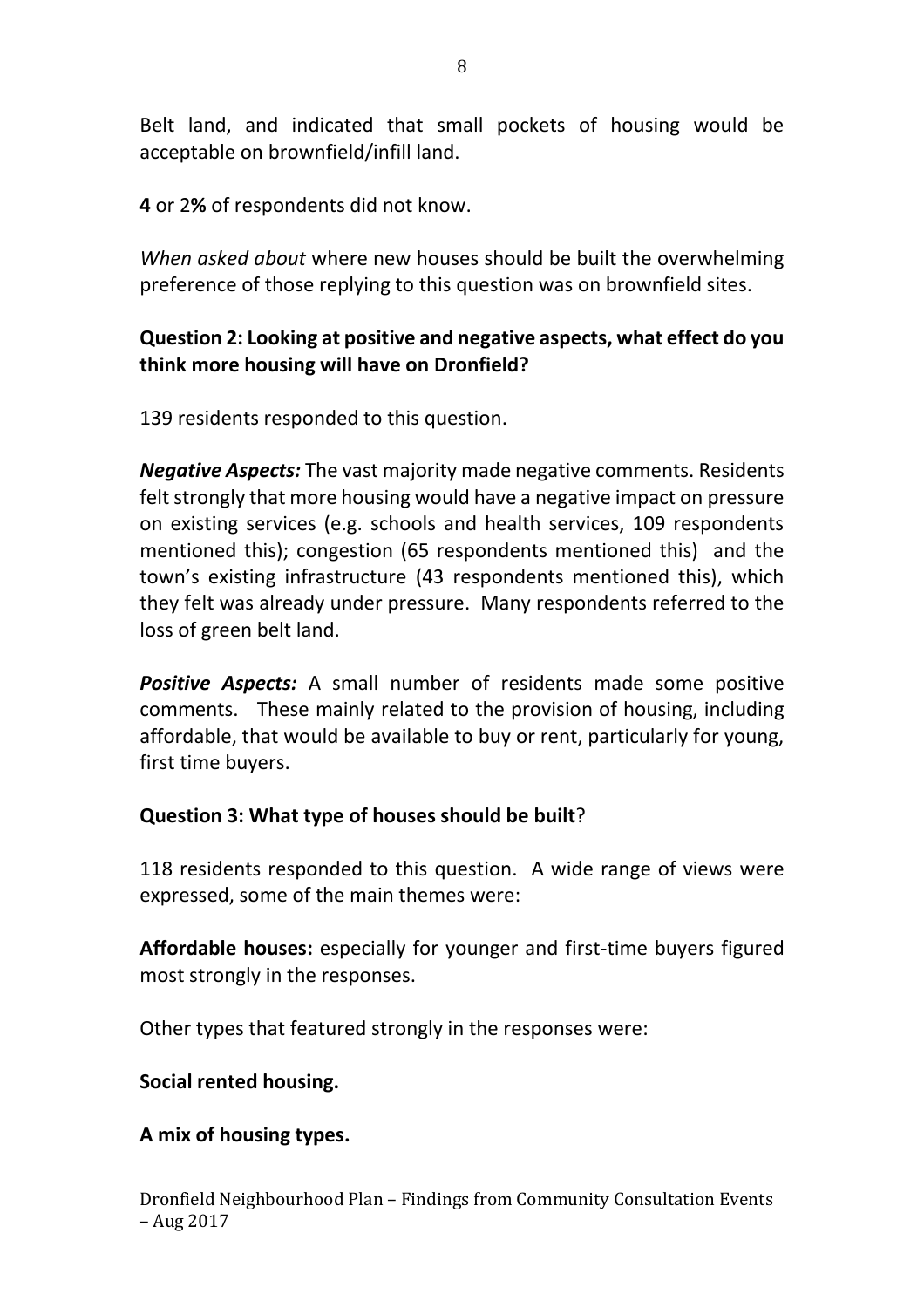**Bungalows and specialised housing** to enable elderly residents to downsize, but still remain within the town. It was felt that this would, in turn, free up larger homes for families to buy.

Some residents indicated that they did not want to see any type of housing being built in the town.

#### **TOPIC 5: ECONOMY**

**"When we talk about Dronfield's economy we are particularly thinking about its shopping provision and the businesses which operate out of the town. We have several smaller shopping hubs as well as the Civic Centre which is considered to be the retail core. Our business offer is quite diverse ranging from industrial units at Callywhite Lane and the Gunstones Factory to smaller local businesses dotted around the town."**

### **Question 1: Do you think we have the right types of shops and businesses in the town?**

73 residents responded to this section of the survey, with a roughly 60%/40% split between those answering yes and those answering no.

Of those answering no, many respondents commented in relation to the Civic Centre, that the range of shops was reducing in quality and number.

## **Question 2: What shops and businesses do you think are lacking in the town?**

A wide range of views were expressed. Some of the themes were that the town needed more general type shops such as a those selling food and clothes as well as pubs and other forms of entertainment. Fewer charity shops was mentioned by several respondents.

## **Question 3: What are your views on the potential extension to Callywhite Lane?**

There were 82 responses to this question. Of these which expressed an opinion, 35 (53%) thought that extending Callywhite Lane was not a good idea and 31 (47%) that it was a good idea.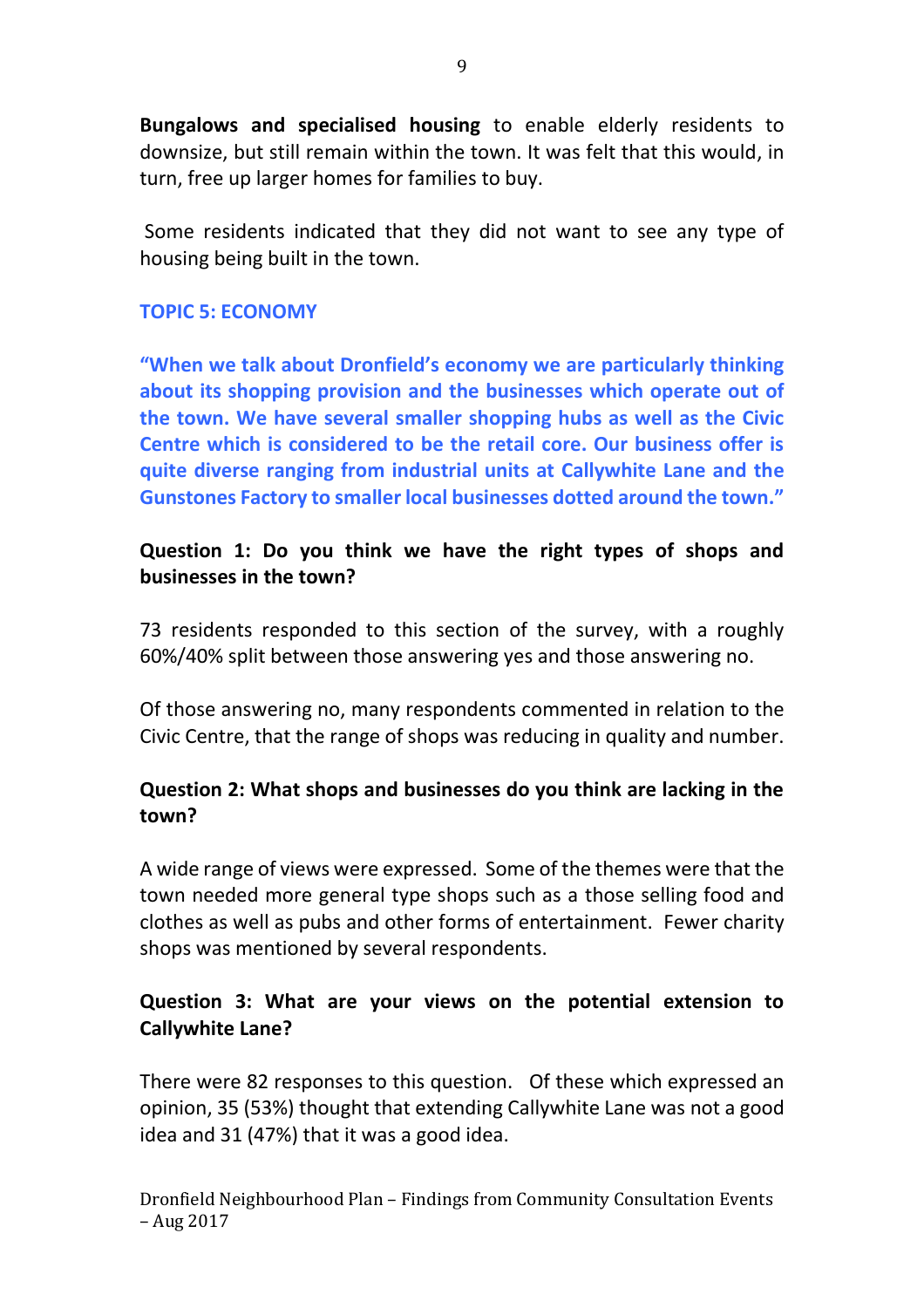The main issues identified were:

- problems associated with increased traffic (more HGVs).
- access to the site (possible new entrance required).

Some residents recognised that extension of this area would be good for the economy (jobs) and that it would afford the opportunity of cleaning up this area.

# *TOPIC 6***: TRANSPORT**

*"By transport we mean walking, cycling, car use and public transport. This includes your own way of using these methods as well as the impact others' use has on you."*

# **Question 1. What are the main transport issues in Dronfield?**

102 residents responded to this section of the survey.

The survey results indicate the main issues to be in relation to bus services, traffic levels and parking, which attracted the highest number of comments regarding transport. Some of the main themes were:

**Public Transport:** Residents were concerned that the bus service was inadequate, particularly in/to the Hallowes Estate and Coal Aston. There was specific mention of problems with the 43, 43a and 44 bus services.

*Congestion/Traffic Levels:* This was a specific cause of concern with many residents, especially in relation to the high volume of cars and HGVs passing through the town.

*Poorly maintained roads:* This was raised an issue by many respondents.

**Parking:** Several residents identified inconsiderate illegal parking as an issue, especially on pavements and on-street parking. Particular reference was also made to the narrowness of the streets and issues of parking at the Train Station.